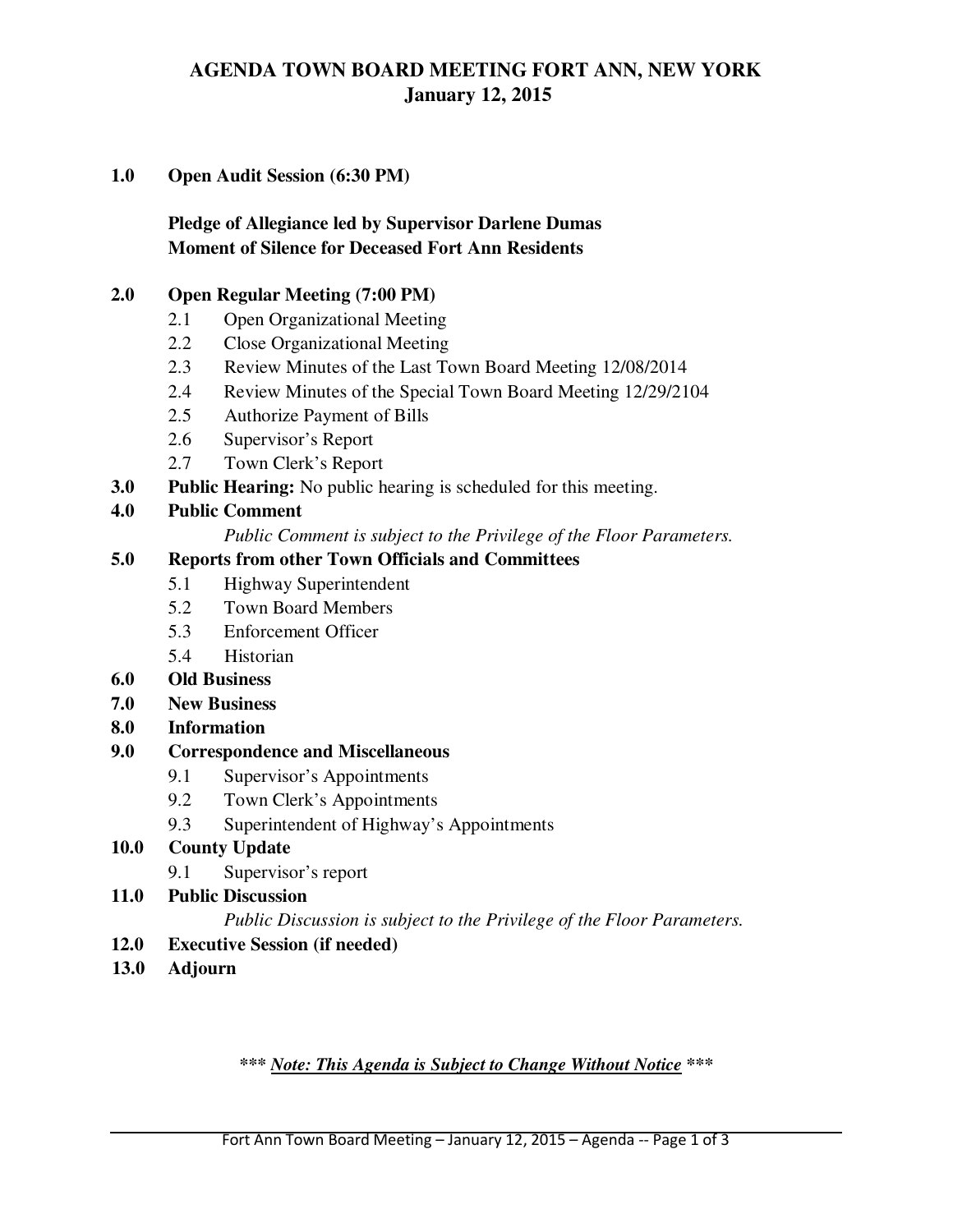## **ORGANIZATIONAL MEETING RESOLUTIONS**

- 2015-001 Resolution Establishing Rules of Procedure
- 2015-002 Resolution Setting 2015 Town Board Meeting Schedule
- 2015-003 Resolution Authorizing Banking Transactions
- 2015-004 Resolution Authorizing Advance Approval of Claims
- 2015-005 Resolution Authorizing Supervisor to File Annual Financial Report in the Town Clerk's Office
- 2015-006 Resolution Designating Official Newspaper
- 2015-007 Resolution Establishing Mileage Allowance
- 2015-008 Resolution Delegating Duties to the Supervisor
- 2015-009 Resolution Establishing the Office of Deputy Town Supervisor
- 2015-010 Resolution Establishing the Office of the Deputy Town Highway Superintendent
- 2015-011 Resolution Appointing Historian, Registrar of Vital Statistics and Records Access Officer
- 2015-012 Resolution Appointing a Fort Ann Planning Board Member
- 2015-013 Resolution Appointing a Town Planning Board Chairman
- 2015-014 Resolution Appointing a Town Planning Board Secretary
- 2015-015 Resolution Setting 2015 Salaries of Elected Officials and Highway Employees
- 2015-016 Resolution Authorizing Fire Protection Contracts
- 2015-017 Resolution Authorizing Contract and Payment with Penflex for Purposes of LOSAP Program for West Fort Ann and Pilot Knob Fire Districts
- 2015-018 Resolution Appointing Town Health Officer
- 2015-019 Resolution Appointing Town Engineer
- 2015-020 Resolution Authorizing Official Undertaking
- 2015-021 Resolution Authorizing the Town Supervisor to Designate a Confidential Clerk to the Supervisor
- 2015-022 Resolution Adopting the Fort Ann Code of Ethics
- 2015-023 Resolution Appointing Members to the Fort Ann Board of Ethics